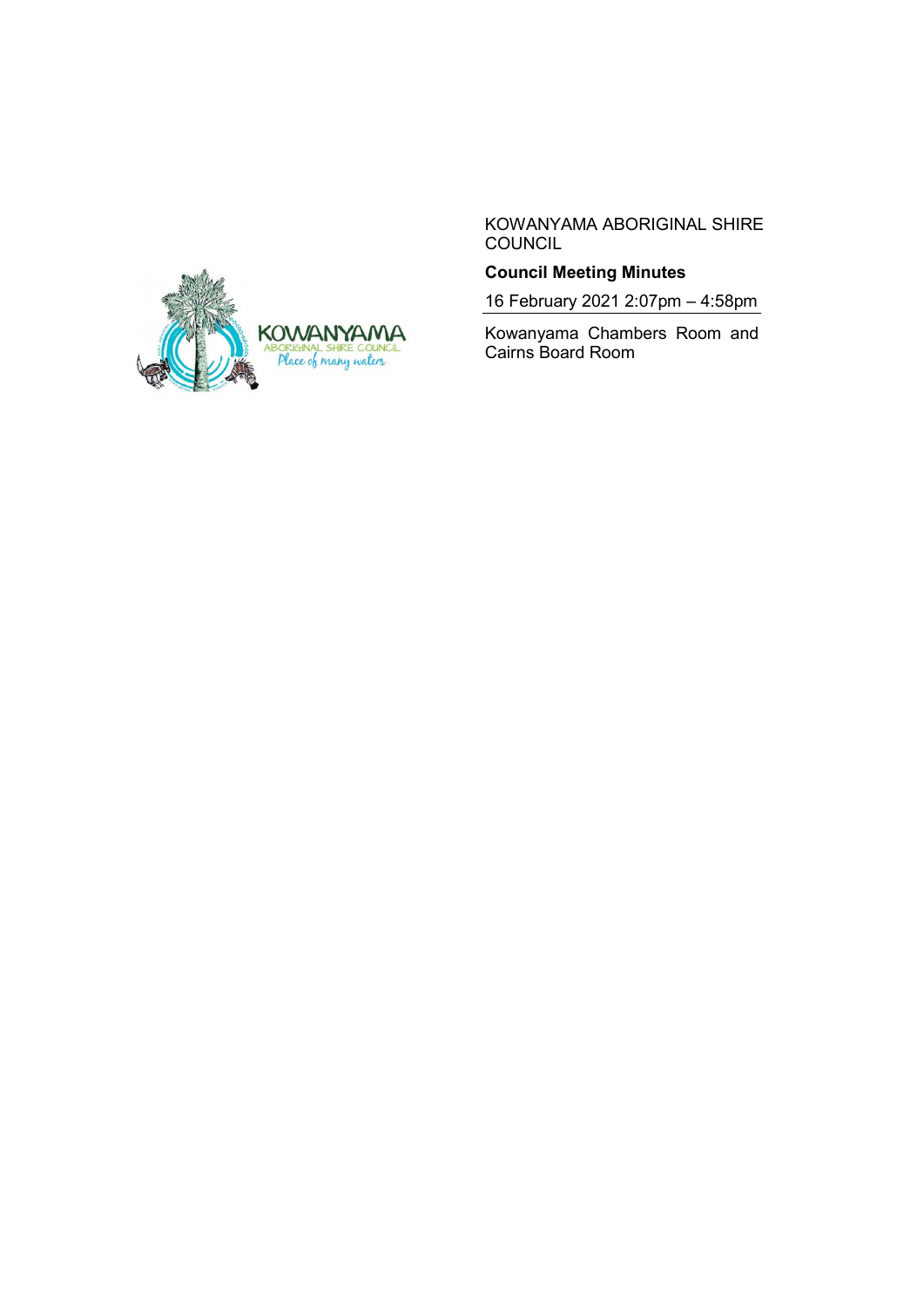# **Present:**

# **Councillors**

Mayor Robbie Sands (Chair) – Kowanyama Boardroom

Deputy Mayor Cameron Josiah (Councillor) – Kowanyama Boardroom

Cr Teddy Bernard (Councillor) – Kowanyama Boardroom

Cr Jacob Elroy Josiah (Councillor) – Kowanyama Boardroom

# **Executive**

Gary Uhlmann, Chief Executive Officer (CEO) – Kowanyama Boardroom

Dr Chris McLaughlin, Acting Executive Manager Governance and Operations (A/EMGO) – Via Tele-Conference

Andrew Hay, Executive Manager Finance (EMF) – Kowanyama Boardroom

Jacqui Cresswell, Acting Executive Manager Roads, Infrastructure & Essential Services, (EMRIES) – Kowanyama Boardroom

Kevin Bell, Executive Manager Community Services (EMCS) – Kowanyama Boardroom

Christine Delaney, Executive Manager Human Resources (EMHR) – Kowanyama Boardroom

# **Apologies**

Cr Richard Stafford (Councillor)

# *Meeting Commenced: 2:07pm*

# **1) Welcome**

The Mayor welcomed the Councillors and Executive team to the meeting.

| <b>RESOLUTION - Apologies</b>                      | <b>Moved: Cr Cameron Josiah</b><br><b>Seconded: Cr Bernard</b> |
|----------------------------------------------------|----------------------------------------------------------------|
| That the council accepts apologies from Councillor | <b>MOTION CARRIED:</b>                                         |
| <b>Richard Stafford</b>                            | <b>All</b>                                                     |

### **2) Minutes**

| <b>RESOLUTION - Minutes</b><br>Minutes from previous Council Meeting 19 January<br>2021 be adopted as true and accurate | <b>Moved: Cr Sands</b><br>Seconded: Cr Jacob Josiah<br><b>MOTION CARRIED:</b><br><b>All in favour</b> |
|-------------------------------------------------------------------------------------------------------------------------|-------------------------------------------------------------------------------------------------------|
|                                                                                                                         |                                                                                                       |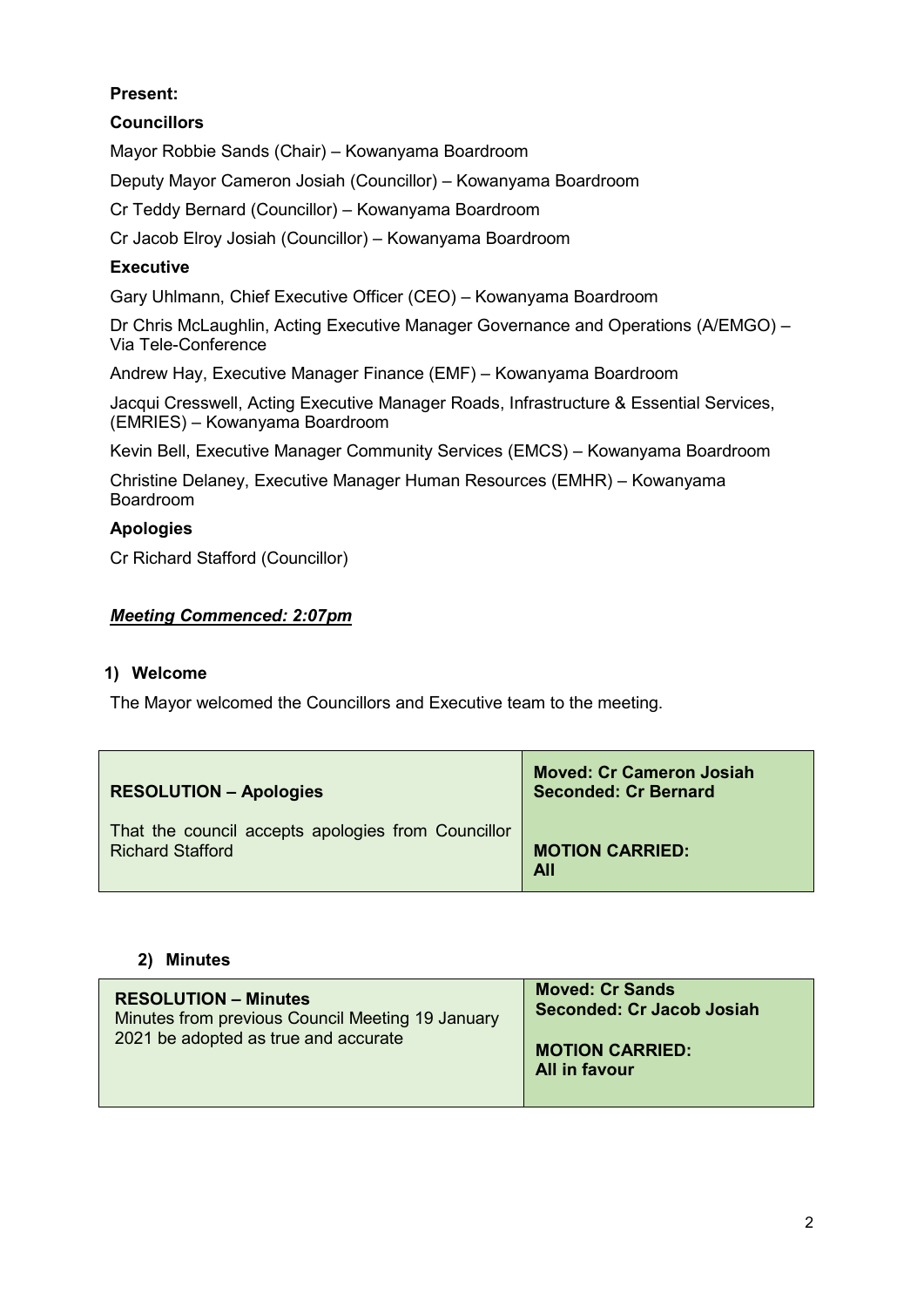# **3) Current and Ongoing Action Items**

Dr Chris McLaughlin presented the current list of Action Items. Action Items were noted and tabled in Council Meeting.

# **4a) Chief Executive Officer, Information Report**

Mr Gary Uhlmann presented CEO information report. Report was noted and tabled.

- The wet season may continue for more months or end sooner than expected
- Council had a budget review this morning
- Line manager's to be more involved in development of budgets
- Enterprises will be reviewed to ascertain performance
- Individual sessions with Councillors can be organised if required
- RISE Partnership, Carbon monies, Plant Fleet and Batching Plant which we now own
- Education, Lore & Law and Justice and Health forums to be organised
- Canteen Lease ongoing negotiations
- Cattle Company Price Waterhouse & Cooper (PWC) to finalising transfer paperwork as per the Supreme Court decision
- Horse population and Cattle Mustering Wild horses are causing a lot of damage and destroying parts of the bush and wetlands
- Staff Housing
- Dump future dump site locations being considered
- Council employees team work has been excellent in various departments. Ongoing focus will be on performance, behaviour and attitudes
- Further traineeships and apprenticeships to be created where possible

Deputy Mayor mentioned children returning from boarding school (Year 11 & 12) to consider possibility of school-based traineeships.

**Action Item: EMCS to speak with School principal regarding school traineeships / school holiday employment**

# **4b) Executive Manager Governance and Operations (Acting)**

### **i) Information Report**

Dr Chris McLaughlin presented EMGO information report. Report was noted and tabled.

- Cattle Company as already mentioned by the CEO.
- Risk Management Workshop AON insurance brokers to provide a facilitated Risk management Work. Executives, Managers and Councillors to be in attendance
- Sports & Recreation Lease Ongoing negotiations
- Aviation Services Australia (ASA) Lease Anticipated in the lease that decommission will occur within 12-mopnth period to make land available for social housing
- Records Management the move to the new records management system is on track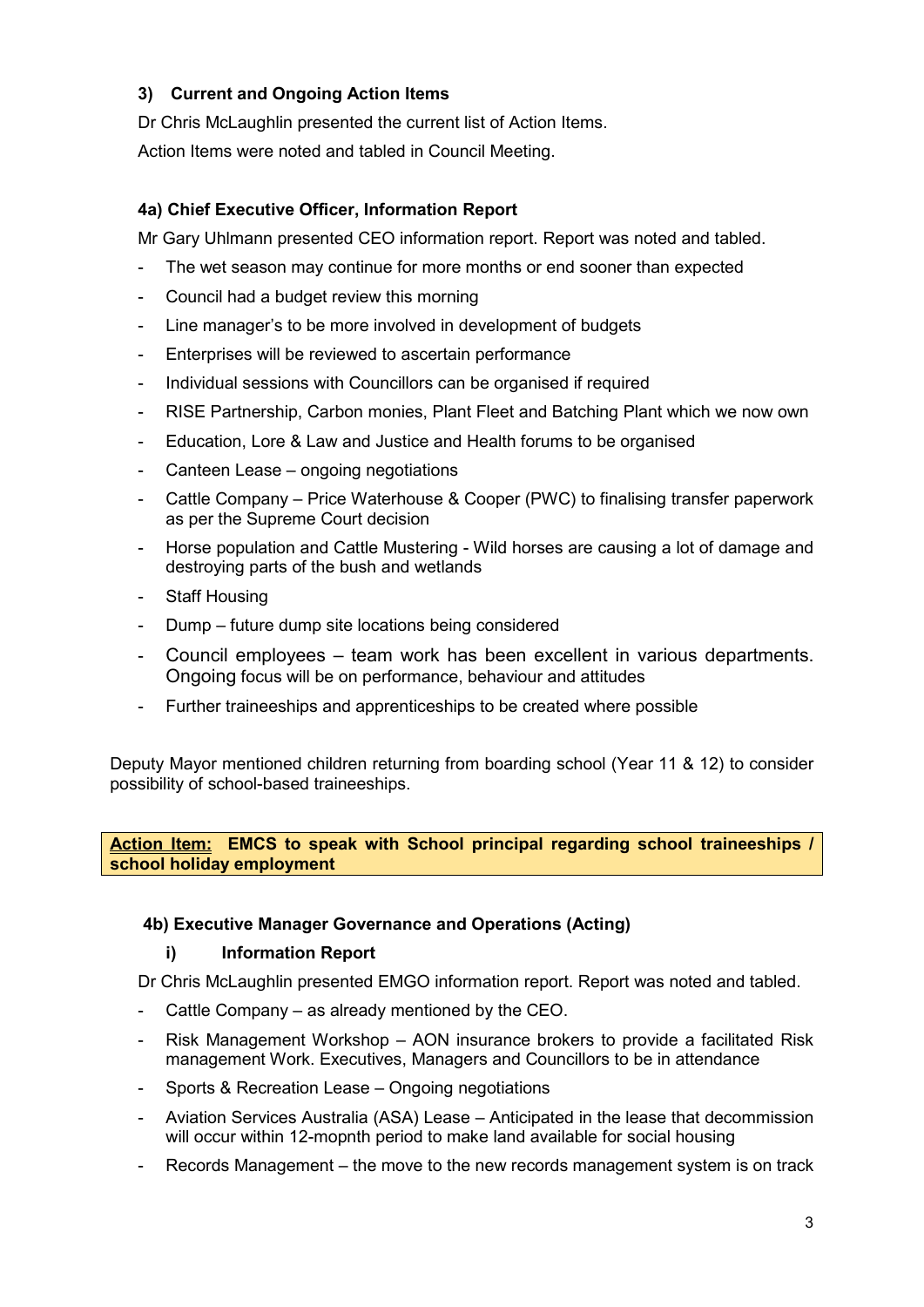- IT Plan Council is presently developing an IT plan. Meeting is scheduled for mid-February to begin to develop IT Plan for 2021 and beyond.
- Flood Mapping A consultant has been engaged and attended community to flood map township. A component of the flood mapping was to ascertain the viability of an identified alternate landfill site.
- Social Housing Awaiting response from State Government (Minister's and Director General's) regarding endorsement of Option 3 (sub-lease)
- Township Mapping hard copies have been ordered and township mapping project is now love on line.
- New Social Housing Builds designs are to be shown in EMRIES report in this council meeting
- Annual Report Council endorsed Annual Report at December 2020 council meeting. 50 hard copies have been ordered.
- Operational Plan Update (Q2) report is attached for noting
- Indigenous Land Management Training (ILMT) Dr Chris McLaughlin presented a PowerPoint presentation for Council's Best Practice Guideline to Indigenous Land Management.
- Solar Energy Proposal Obtaining a proposal for renewable energy for Council and the wider Kowanyama community. Once the proposal is received it will be discussed at an Executive and Council level. The proposal is expected to bring significant financial savings to power bills.
- Delegations Register to be submitted for endorsement at this council meeting.

Mayor Sands noted that:

The AGM for PBC is coming up in March 2021.

Social Housing – have contacted Department of Housing – careful and positive consideration for Katter Lease properties.

Pleased to see renewable energy being considered for remote areas

### **ii) Agenda Report – Delegations Register**

Dr Chris McLaughlin presented Delegations Register Agenda Report.

| <b>RESOLUTION</b>                                                                            | <b>Moved: Cr Sands</b>    |
|----------------------------------------------------------------------------------------------|---------------------------|
| Pursuant to section 257 of the Local Government Act                                          | Seconded: Cr Jacob Josiah |
| 2009 (Qld), Council resolves to adopt Delegations<br>Register - Council to CEO, as presented | <b>MOTION CARRIED:</b>    |
|                                                                                              | All in favour             |

### **4c) Executive Manager Finance**

#### **i) Information Report**

Mr Andrew Hay presented EMF information report. Report was noted and tabled.

- Expenditure is in line with budget as per report numbers
- Bakery have included report for January. Bakery is supplying fresh baked products to the following stakeholders: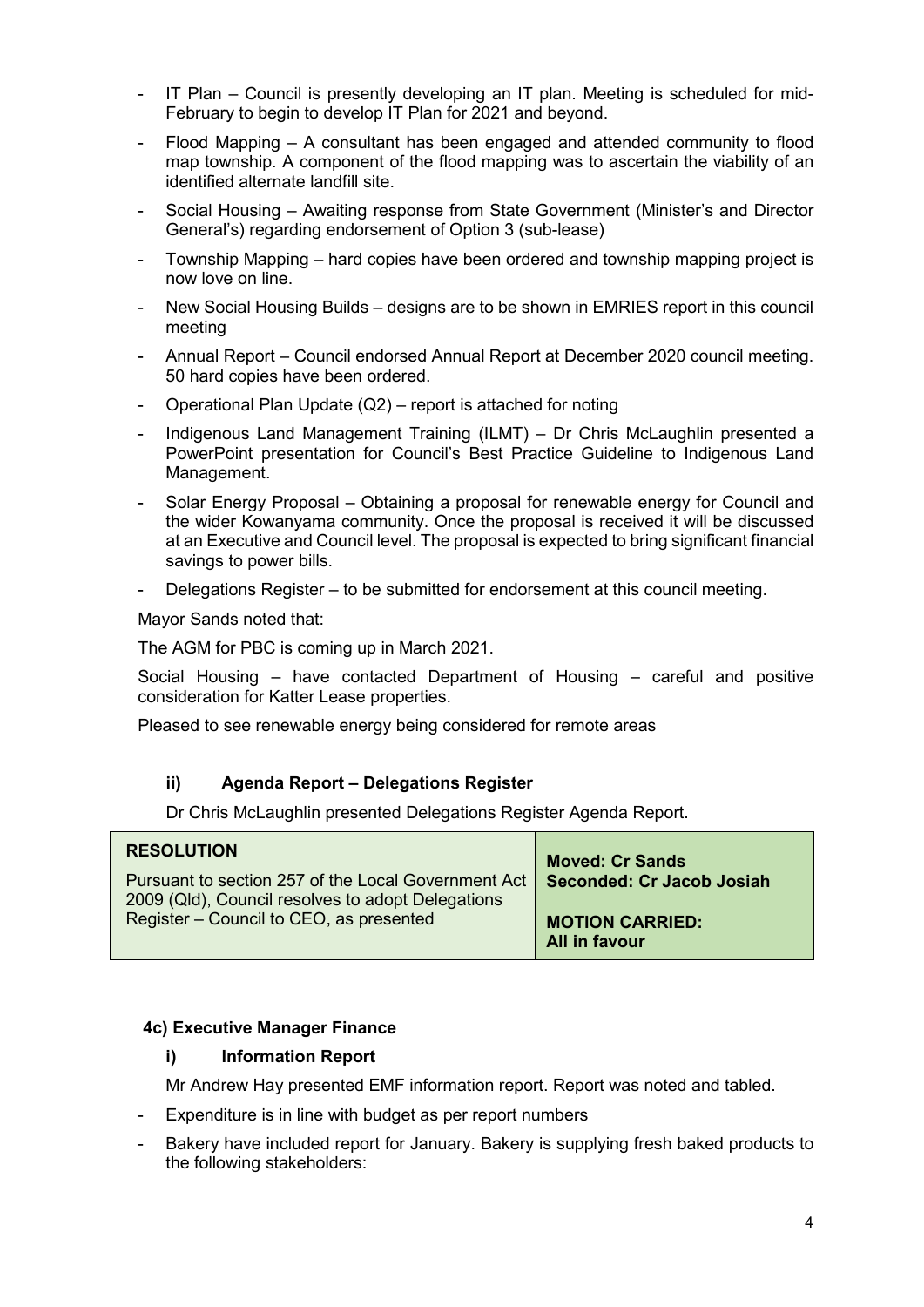- o Aged Care, Anglican Church Shop, CEQ Store, Women's Shelter, MPC and **School**
- Budget Review Council is currently undertaking a budget review for the remainder of 2020/2021 financial year – this will be conducted over the next three (3) days. This review will be presented to Council at the March 2021 council meeting.

### **4d) Executive Manager Roads, Infrastructure and Essential Services (Acting)**

### **i) Information Report**

Ms Jacqui Cresswell presented EMRIES information report. Report was noted and tabled.

- Roads Crew have been fixing pot holes around the township area. Roads inspections have been undertaken by (Queensland Reconstruction Authority) QRA and Department of Aboriginal and Torres Strait Islander Partnerships (DATSIP) flood/drainage specialists in preparation for our 2021 submission
- Building Services QBuild visited community start of February to inspect works and assess housing. Various council buildings and houses are being assessed and reported on using a condition assessment report. Building defects will be rated and a program of works submitted to council for their comments.
- Workshop Compound works are completed with connection of services underway
- Family bistro / canteen renovation slab for family bistro completed with gazebo being installed.
- Wellness Centre External cladding and new windows completed. New toilet block almost complete, facility to be handed over in the next few weeks.

*Mr Bell left meeting room at 3.11pm and returned at 3.22pm*

- Contractors Camp Fencing materials on site. Gravel to be laid as ground is extremely muddy
- Women's Meeting Place Will start once weather improves
- Staff House (27 Kowanyama St) demolition to start once weather improves
- Airport meetings scheduled with Skytrans regarding continuation of remote workers scheme and late flights
- Essential Services continuing works to clean up dump. A specialist engineer will be contracted to re-design the dump site (under Indigenous Councils Critical Infrastructure Program (ICCIP) funding) to extend its life.
- Workshop Doug Williams is proving to be an asset in the mechanics role.
- Animal Management Animal Management Plan implementation has commenced and will continue until becoming effective 01 July 2021. Vet is in town for 3 days this week.
- Authorised Officer training has been completed by various staff

Mayor Sands mentioned that fences require repairs for animal management. Building and Asset Services AS should expect an influx of jobs for repairs or new fences.

Also, spoke to Jamie Lupson from Department of Housing – there was a refurbishment completed 2nd week of December but was not handed over until February 2021. It was noted that it would be prudent for contractor's to be timelier in returning houses to tenants.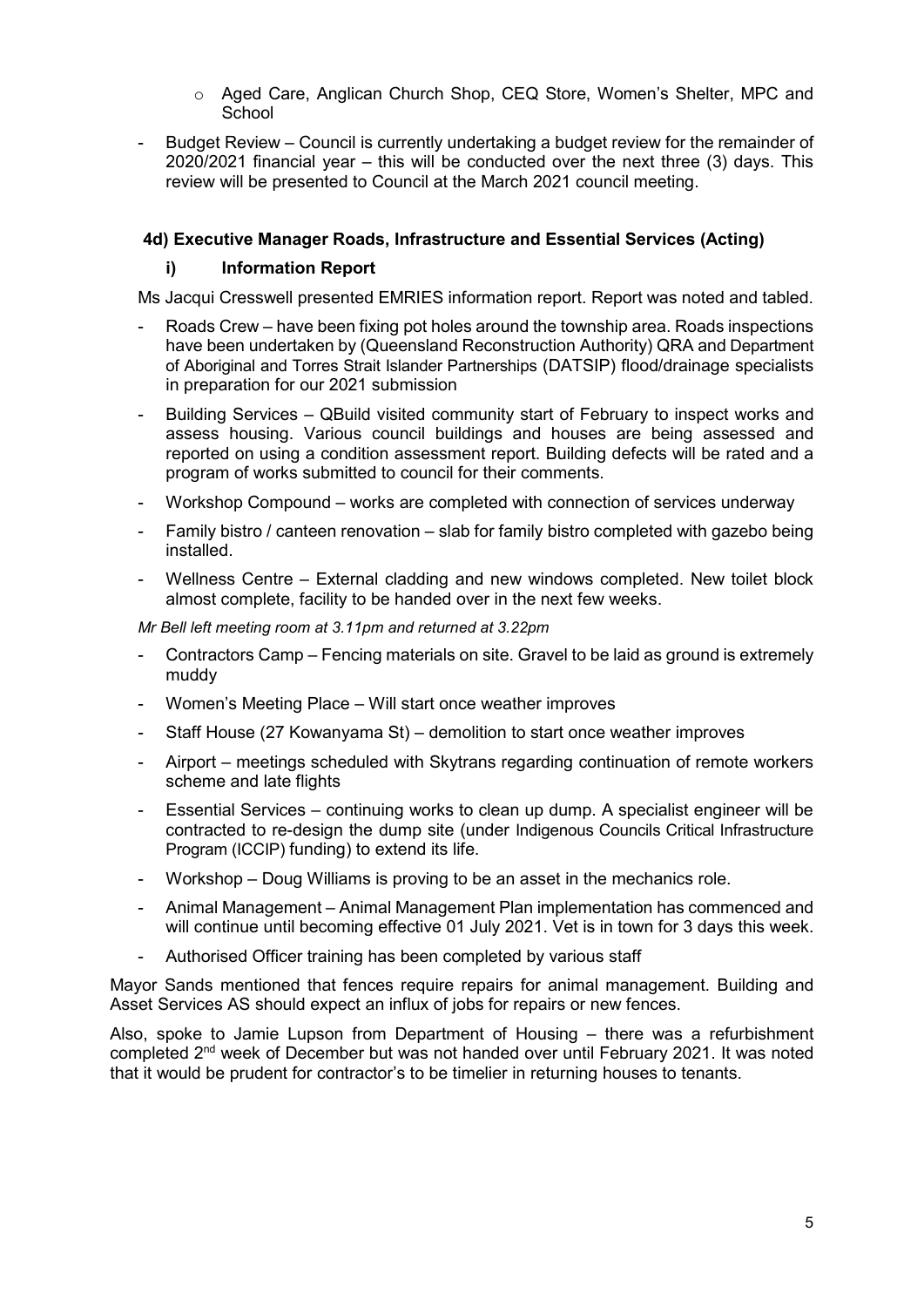# **ii) Agenda Report – Social Housing (Concept Review)**

Ms Jacqui Cresswell presented Social Housing Agenda Report.

| <b>RESOLUTION</b>                                   | <b>Moved: Cr Jacob Josiah</b> |
|-----------------------------------------------------|-------------------------------|
| To approve social housing building design concepts: | <b>Seconded: Cr Bernard</b>   |
| Lot 278 – Clarke and Prince                         | <b>MOTION CARRIED:</b>        |
| Lot 344 – Remote Building Solutions                 | <b>All in favour</b>          |

Deputy Mayor mentioned that it would be beneficial to have bedrooms that a bigger sized to accommodate for furniture etc.

*CEO left the meeting room at 3.40pm and returned at 3.42pm*

### **4e) Executive Manager Community Services**

### **i) Information Report**

- National Disability Insurance Scheme (NDIS) Community Connector Nigel Coleman has commenced employment
- Aged Care Centre new exterior fence is now completed and looks fabulous
- Post Office Kowanyama Australia Post recently won an award for sales of telephone products. Post Office Assistant is currently doing very well with her Cert III in Business Studies.
- The NDIS application is underway.

### *Cr Jacob Josiah left meeting room at 4:02pm and returned at 4:05pm*

*Cr Bernard left meeting room at 4:06pm and returned at 4:09pm*

- Many community members are getting into active exercise and activities
- Disco's are the most engaging activity in community and can get up to 120 people kids and parents both attend
- Some disco's over the holiday period were postponed due to "sorry business"
- Swimming Pool can also be closed due to "sorry business". If the body is in the morgue and not being flown out need to give 72hrs before speaking with family to see if pool can be opened. If the body is being flown out – wait until flight has left before opening pool.

**Action Item:** EMCS to speak with CEQ store and Church Store to stop selling energy drinks/soft drinks before and during school hours

**Action Item:** EMGO to communicate via social media re: renewable energy, Leara at Post Office and the new Bakery staff

*Cr Jacob Josiah left meeting room at 4:20pm and returned at 4:21pm*

*Mr Andrew Hay left meeting room at 4:21pm and returned at 4:31pm*

*Ms Christine Delaney joined meeting at 4:23pm*

# **4f) Executive Manager Human Resources**

# **i) Information Report**

- Building Services Manager – interviews being conducted this week